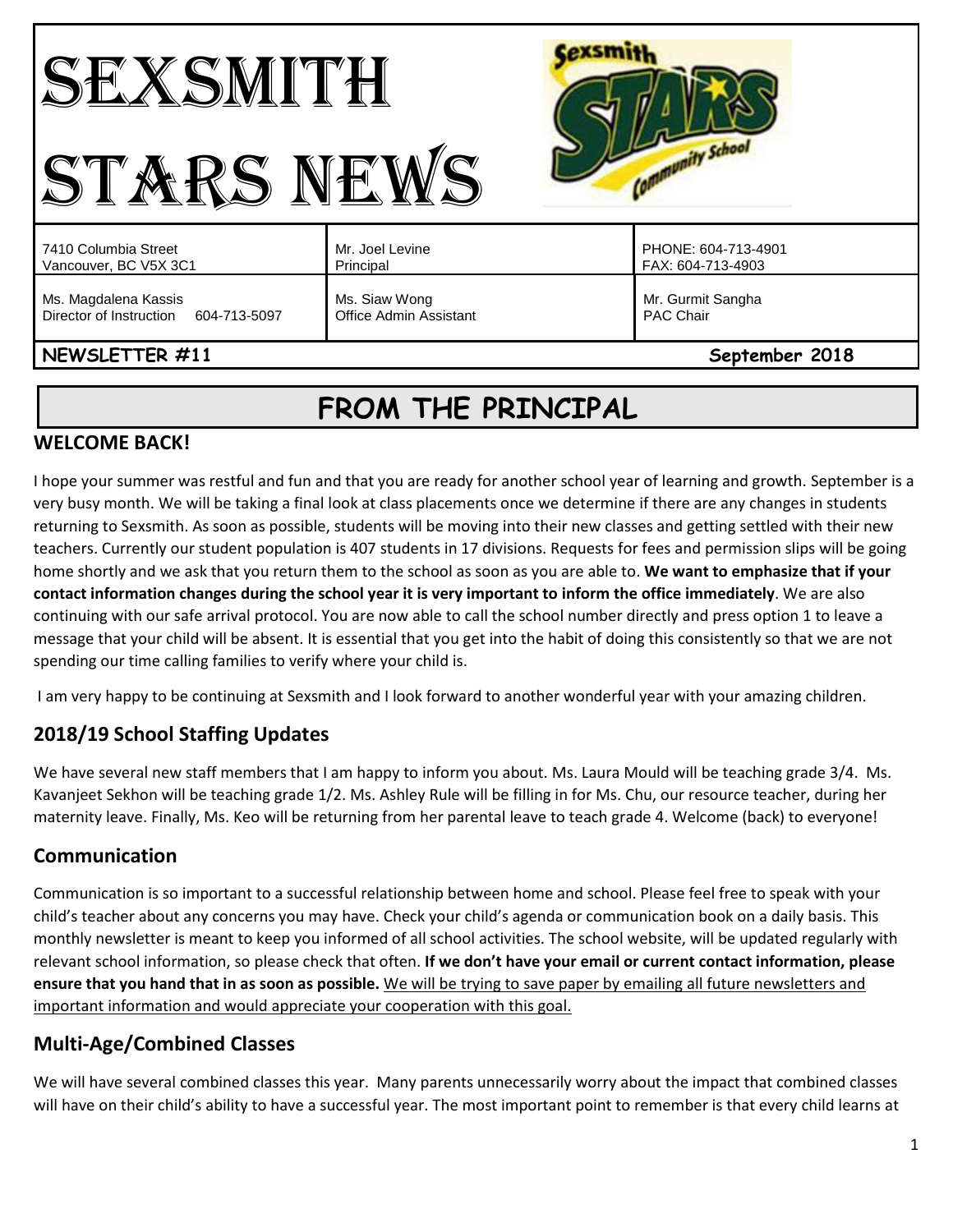their own pace. Even in a class where everyone is the same age and grade, the range of abilities can vary considerably. The teachers work with all the students in the class to meet their specific needs. The same is true in a combined class. One of the benefits of putting different ages together is that they learn from each other. The student in the lower grade has a role model who has mastered some of the material and the student in the upper grade has an opportunity to correct mistakes made in the previous year, be a leader in the class, and gain confidence in their abilities. The development of skills (reading, writing, numeracy, etc.) happens throughout the elementary years and are not hindered by being in a class with younger or older students. The specific contents taught at each grade (Social Studies, Science, etc.) can be presented in many formats and students will not be required to redo subjects from the previous year. Similarly, students in the younger grade would never be expected to learn material that is not at their educational level. For more information about combined classes please see this [information sheet.](http://go.vsb.bc.ca/schools/sxs/Publications/Multi-Age%20Classes.pdf) **Please note: Parental requests to move children out of combined classes cannot be accommodated.** 

# **Safe Arrival Procedures Reminder**

#### **Reporting Student Absences:**

Student safety is of paramount importance at the Vancouver School District. Ensuring student safety is a shared responsibility. In order to assist schools, we ask parents to notify schools of student absences. **If your child will be absent from school, please phone the school to report this absence as early as possible. Parents should leave a message on the answering service by calling 604-713-4901 choose option #1.** Messages can be received before the office is open. School offices are busy places: consistently notifying the school in advance of your child's absence will significantly improve the efficiency and effectiveness of the Safe Arrival Morning Routine.

#### To Report Your Childs Absence – Please call **604-713-4901 choose option #1** prior to 9 am on the first day of the absence

#### **Student Sign out Procedure:**

**When you pick up your child during the school day, please ensure that you sign them out at the school office.** If you do not sign out your child, they will be unaccounted for, and the school will identify your child as a 'missing' student and will commence a search of school grounds. **If the school staff do not locate the child, and are unable to reach a parent promptly, the school will call the Vancouver Police Department**. Therefore, clear communication is essential for ensuring the safety of your child and to prevent unnecessary searches.

Thank you for helping us keep your children safe!

# **New Report Card and Process Start This Year**

As mentioned previously, Sexsmith will be joining the majority of other schools in our district and moving to a different report card format this year. The new "Communicating Student Learning" structure is more in line with the new curriculum and focuses on providing ongoing feedback throughout the year. Conferences will still be held in October and December. The rationale for the timing of these conferences is to be able to provide opportunities for parents to understand how their child is progressing, well in advance of the first written report. The mid-term written report will go home at the end of January and the final report will go home in June. At other times of the year, teachers will be utilizing different ways to communicate student progress, which may take the form of using an online app, celebration of learning, or reaching out to individual parents through email, in person, or phone conversations. For more detailed information please see this [link.](http://go.vsb.bc.ca/schools/sxs/Publications/CSL%20presentation%20for%20parents%20Jan18.pdf)

## **PAC News**

On behalf of the Parent Advisory Committee, we want to welcome all the returning and new students and parents. The first PAC meeting will be on Thursday September 13 at 6:30pm in the library. All parents are welcome to attend. If you would like to contact PAC or volunteer to help out with a program please email [sexsmithvolunteers@gmail.com](mailto:sexsmithvolunteers@gmail.com).